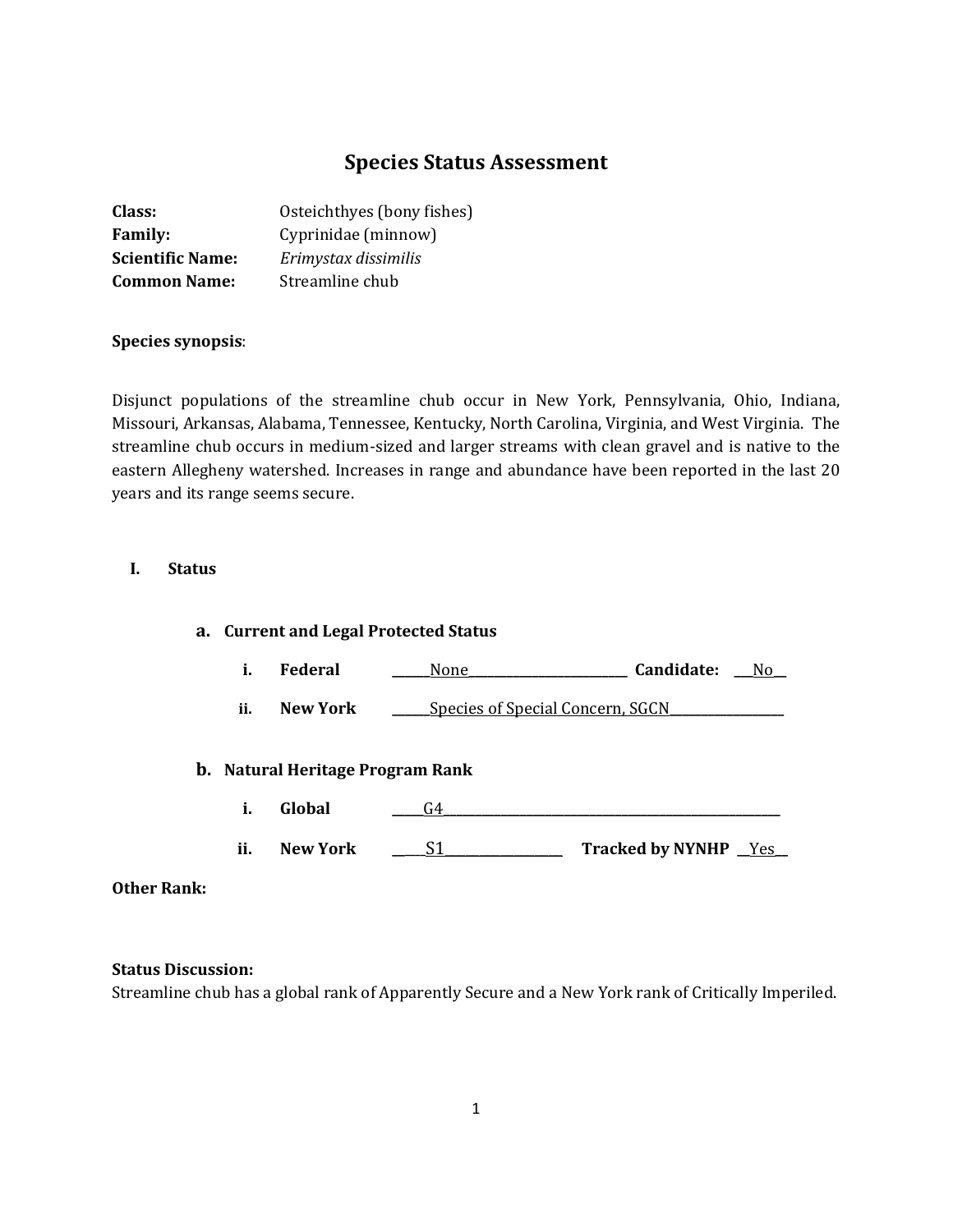# **II. Abundance and Distribution Trends**

**a. North America**

| <i>i.</i> Abundance       |        |           |
|---------------------------|--------|-----------|
| declining<br>__increasing | stable | X unknown |
| Distribution:<br>ii.      |        |           |
| declining<br>increasing   | stable | unknown   |

Time frame considered: Unknown but likely stable since 1977

# **b. Regional**

| <i>i.</i> Abundance                        |  |
|--------------------------------------------|--|
|                                            |  |
| ii. Distribution:                          |  |
|                                            |  |
| <b>Regional Unit Considered:</b> Mortheast |  |
|                                            |  |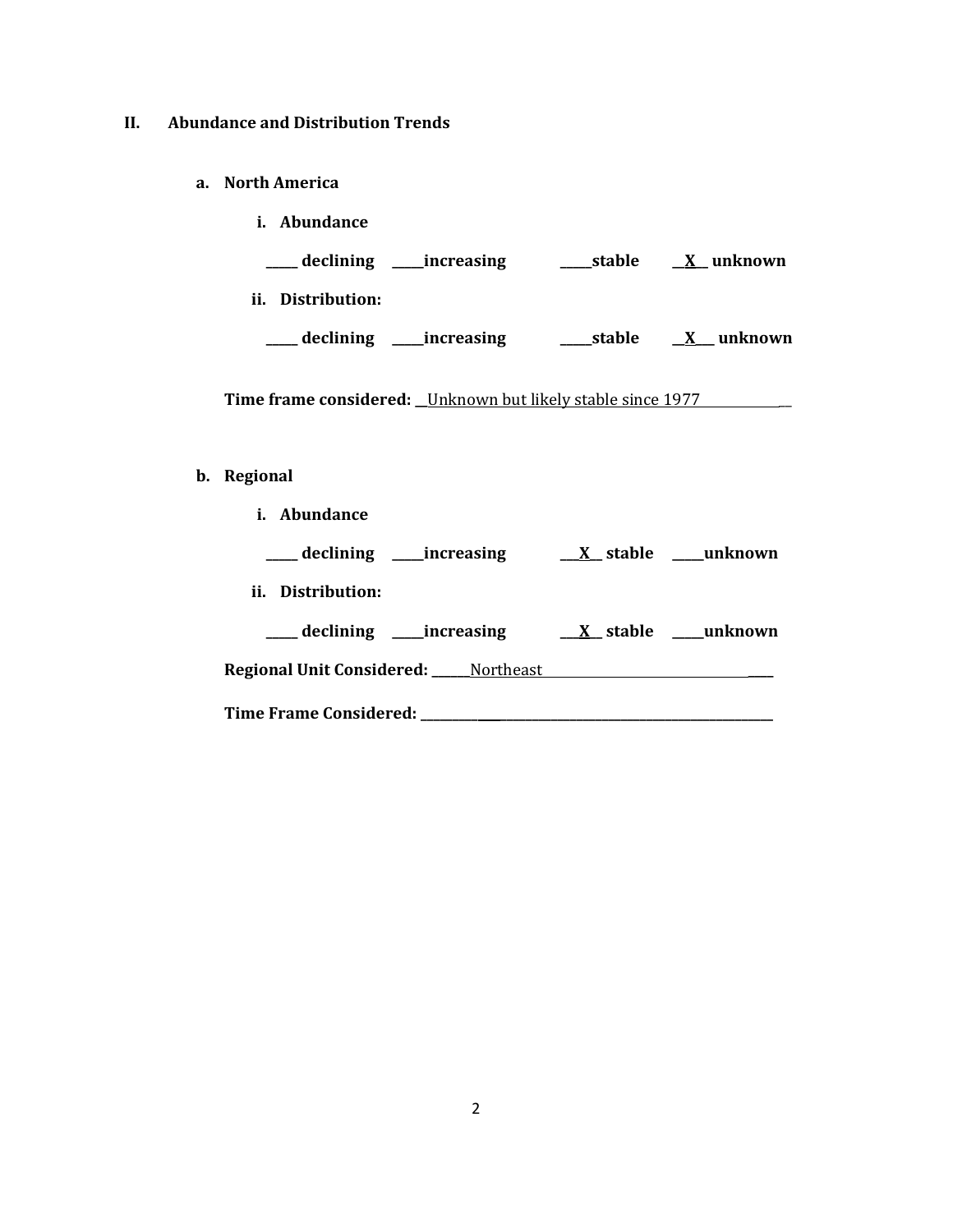**c. Adjacent States and Provinces**

| <b>CONNECTICUT</b>                | Not Present $X$     | No data $\_\_\_\_\_\_\_\_\_\_\_\_\$                                         |
|-----------------------------------|---------------------|-----------------------------------------------------------------------------|
| <b>MASSACHUSETTS</b>              | Not Present $X$     | No data ______                                                              |
| <b>NEW JERSEY</b>                 | Not Present $X$     | No data $\_\_\_\_\_\_\_\_\_\_\_\$                                           |
| <b>ONTARIO</b>                    | Not Present $X$     | No data $\frac{1}{\sqrt{1-\frac{1}{2}}\cdot\frac{1}{\sqrt{1-\frac{1}{2}}}}$ |
| <b>QUEBEC</b>                     | Not Present X       | No data ______                                                              |
| <b>VERMONT</b>                    | Not Present $X$     | No data ______                                                              |
| PENNSYLVANIA<br>i. Abundance      | Not Present _______ | No data $\_\_\_\_\_\_\_\_\_\_\$                                             |
| ii. Distribution:                 |                     |                                                                             |
|                                   |                     |                                                                             |
|                                   |                     |                                                                             |
| d. NEW YORK                       |                     | No data ______                                                              |
| i. Abundance<br>ii. Distribution: |                     |                                                                             |
|                                   |                     |                                                                             |
|                                   |                     |                                                                             |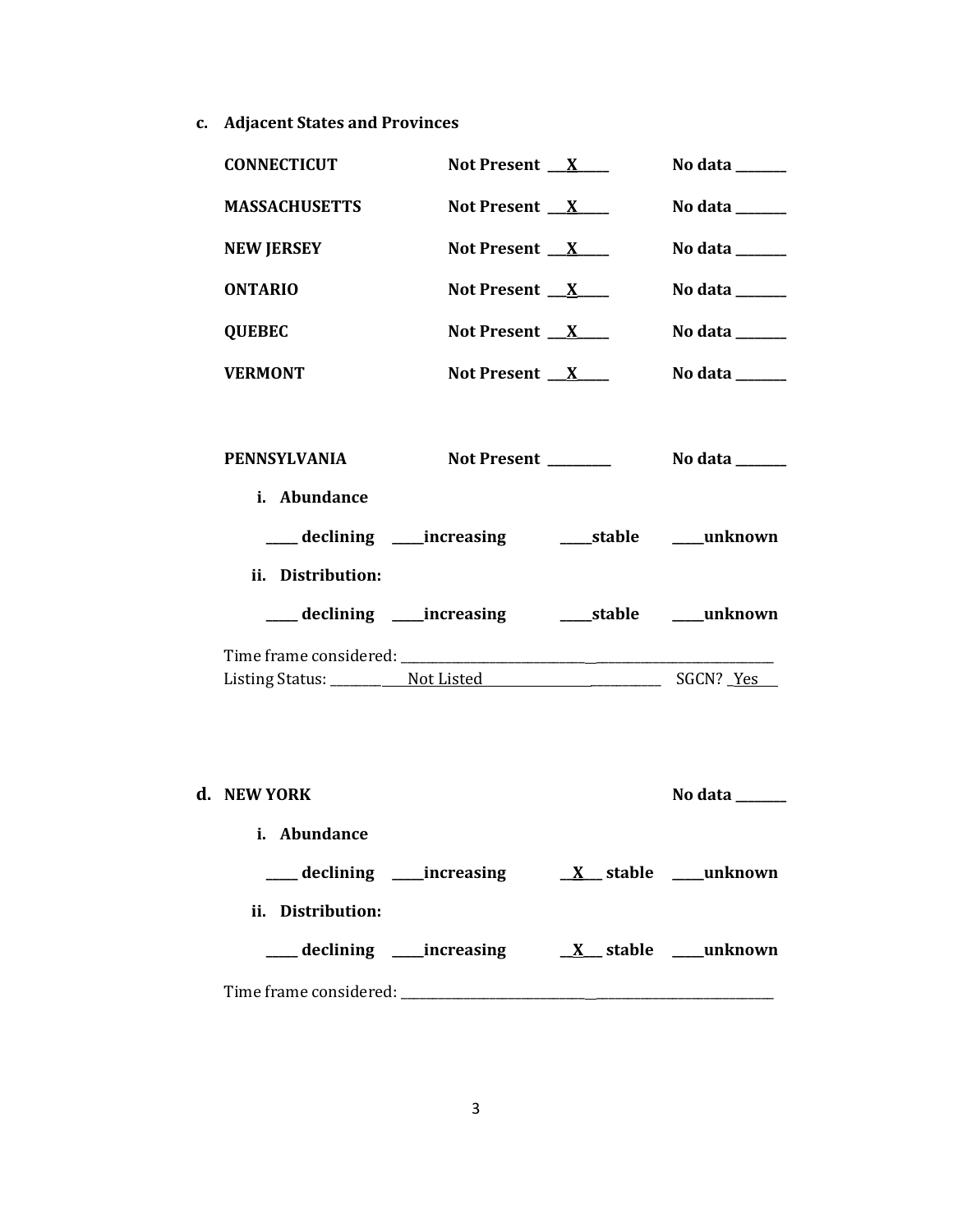#### **Monitoring in New York.**

Monitoring programs are carried out by the NYSDEC Rare Fish Unit, 1998-2012.

#### **Trends Discussion:**

In New York, streamline chub has historically been found in 5 waters and their range is not declining (or gone or dangerously sparse) in the one watershed. They were abundant in the eastern subbasin of the Allegheny watershed in 1998-2011, and there were no apparent declines.

The species has always been rare, and the only collections in 1937 were in the Allegheny River, at 2% of the sites. There has been a significant increase in catches (as % frequency occurrence) in comprehensive stream surveys of the Allegheny watersheds shifting from 3% in the 1930s to 9% in 2000s.

The distribution of this species among subbasins (HUC 10) within the one watershed has undergone some change, with records from the same three units in both the recent and historic period plus three additional units in recent times. Statewide, the number of individual site records for this species has been 140 for all time periods, 80 in the last 30 years, and 49 since 1993. There are no concerns for their status at present.



Figure 1. U.S. Distribution of streamline chub by watershed (NatureServe 2012).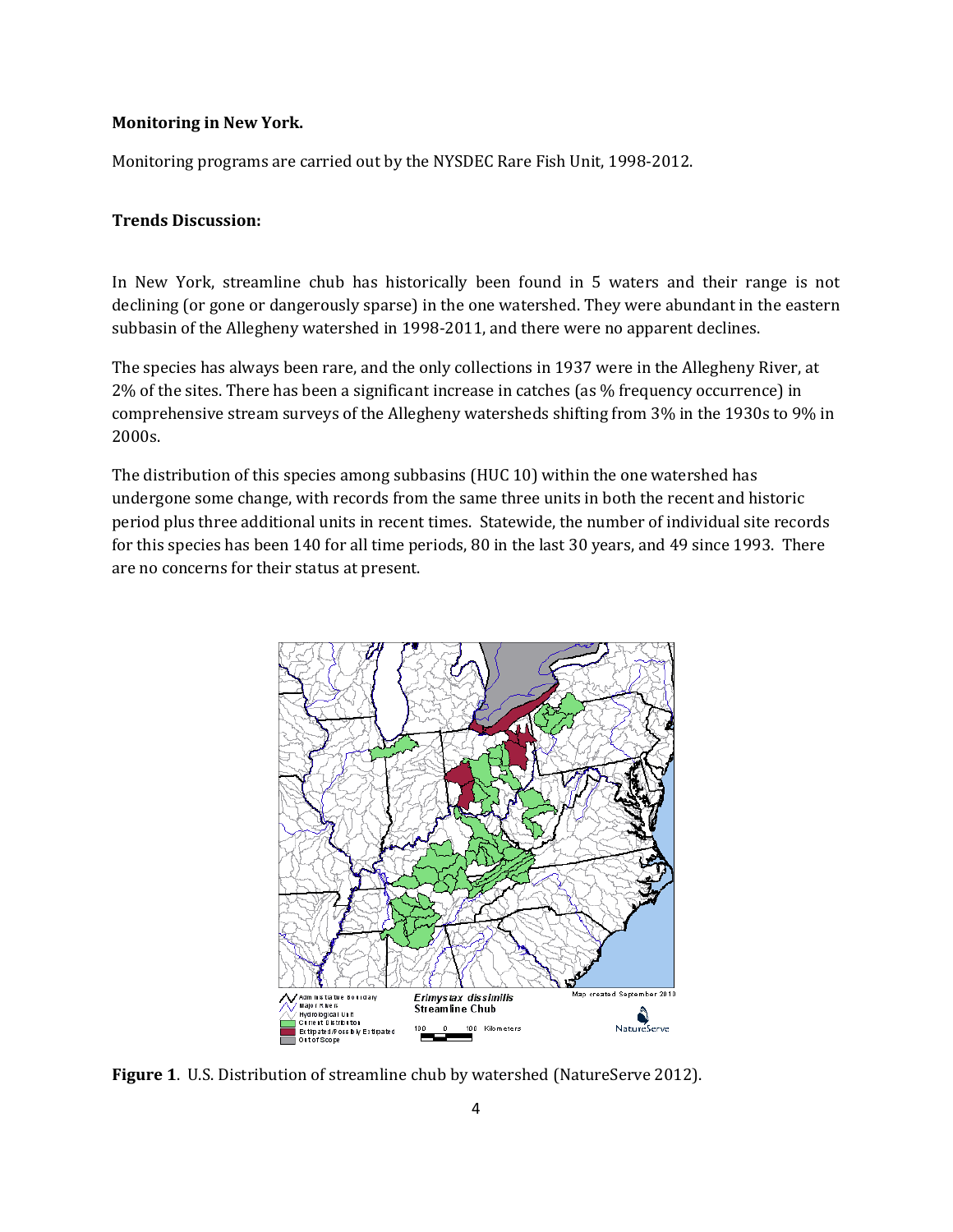

**Figure 2**. Streamline chub distribution in New York, depicting fish sampled before 1977 and from 1977 to current time, shown with the corresponding HUC-10 units where they were found and the number of records.

| Watershed name | Total # HUC10 | Early only | <b>Recent only</b> | hotk |
|----------------|---------------|------------|--------------------|------|
| Allegheny      |               |            |                    |      |

**Table 1.** Records of rare fish species in hydrological units (HUC-10) are shown according to their watersheds in early and recent time periods (before and after 1977) to consider loss and gains. Further explanations of details are found in Carlson (2012).

#### **III. New York Rarity, if known:**

| Historic      | # of Animals | <u># of Locations</u> | % of State      |
|---------------|--------------|-----------------------|-----------------|
| prior to 1977 |              | _60 site records_     | 1/18 watersheds |
| prior to 1980 |              |                       |                 |
| prior to 1990 |              |                       |                 |

#### **Details of historic occurrence:**

Streamline chub was found in the Allegheny River and tributaries including Olean, Ischua, Oil, Fivemile and Tunungwant creeks (Leigey et al. 1955, Eaton et al. 1979, 1982).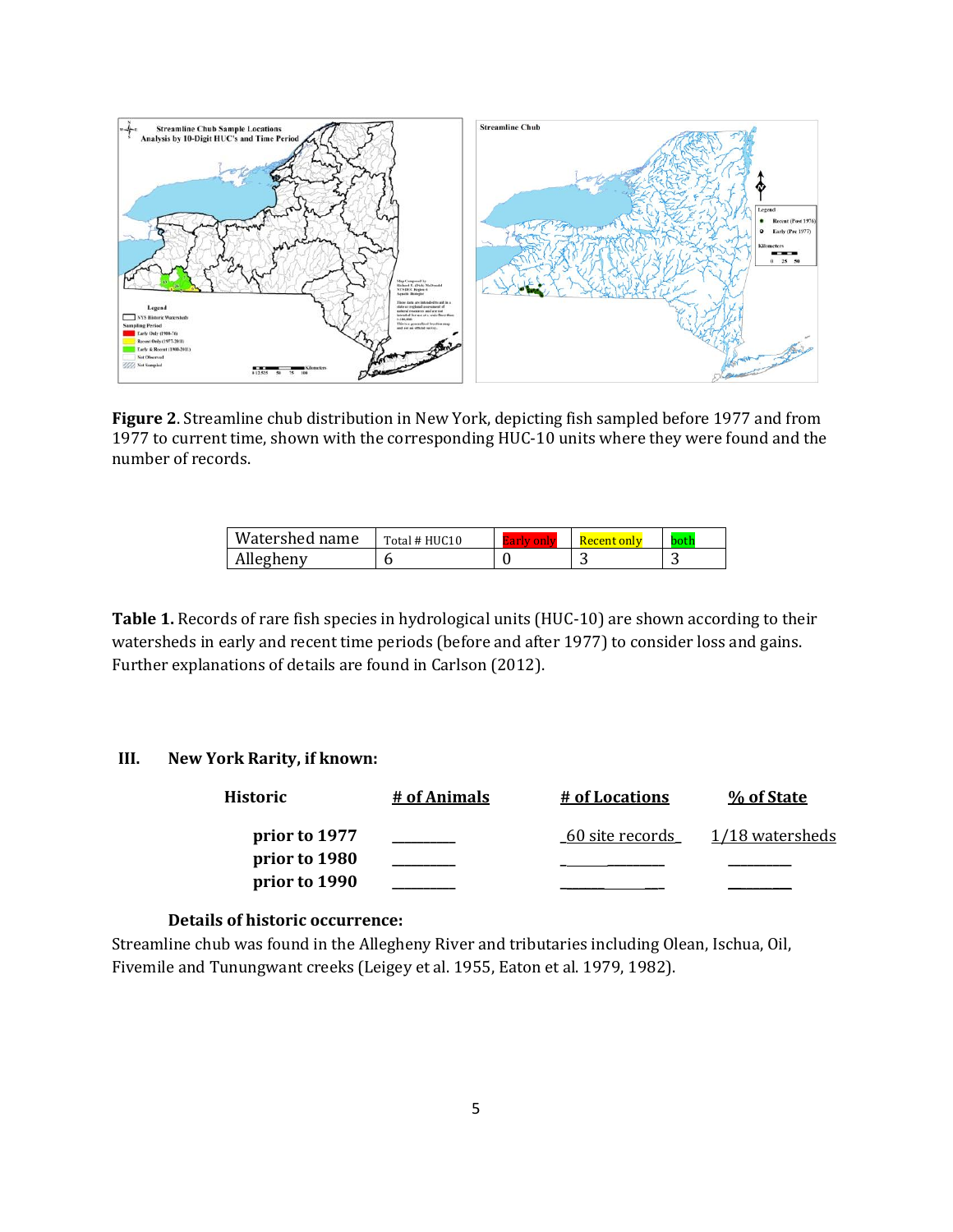| Current      | # of Animals | # of Locations  | % of State      |
|--------------|--------------|-----------------|-----------------|
| (since 1977) |              | 80 site records | 1/18 watersheds |

# **Details of current occurrence:**

This species is currently found in the Allegheny River and tributaries including Olean, Ischua, Oil, Oswayo, Fivemile, and Tunungwant creeks, except it is no longer found downstream of Salamanca in the impoundment (Eaton et al. 1979; 1982, Becker 1982, Daniels 1989, Morse et al. 2009).

# **New York's Contribution to Species North American Range:**

| % of NA Range in New York | <b>Classification of New York Range</b> |  |
|---------------------------|-----------------------------------------|--|
| $\frac{100}{2}$ (endemic) | Core                                    |  |
| $-76-99$                  | $\underline{X}$ Peripheral              |  |
| 51-75                     | $\underline{X}$ Disjunct                |  |
| $-26-50$                  | Distance to core population:            |  |
| $\underline{X}$ 1-25      | <u>200 mi</u>                           |  |

# **IV. Primary Habitat or Community Type:**

**1.** Medium River, Low-Moderate Gradient, Assume Moderately Buffered, Transitional Cool

## **Habitat or Community Type Trend in New York:**

| _Declining <u>X</u> Stable ___ Increasing |            | Unknown            |
|-------------------------------------------|------------|--------------------|
| Time frame of decline/increase: ______    |            |                    |
| <b>Habitat Specialist?</b>                | <b>Yes</b> | N0<br>$\mathbf x$  |
| <b>Indicator Species?</b>                 | Yes        | Nο<br>$\mathbf{X}$ |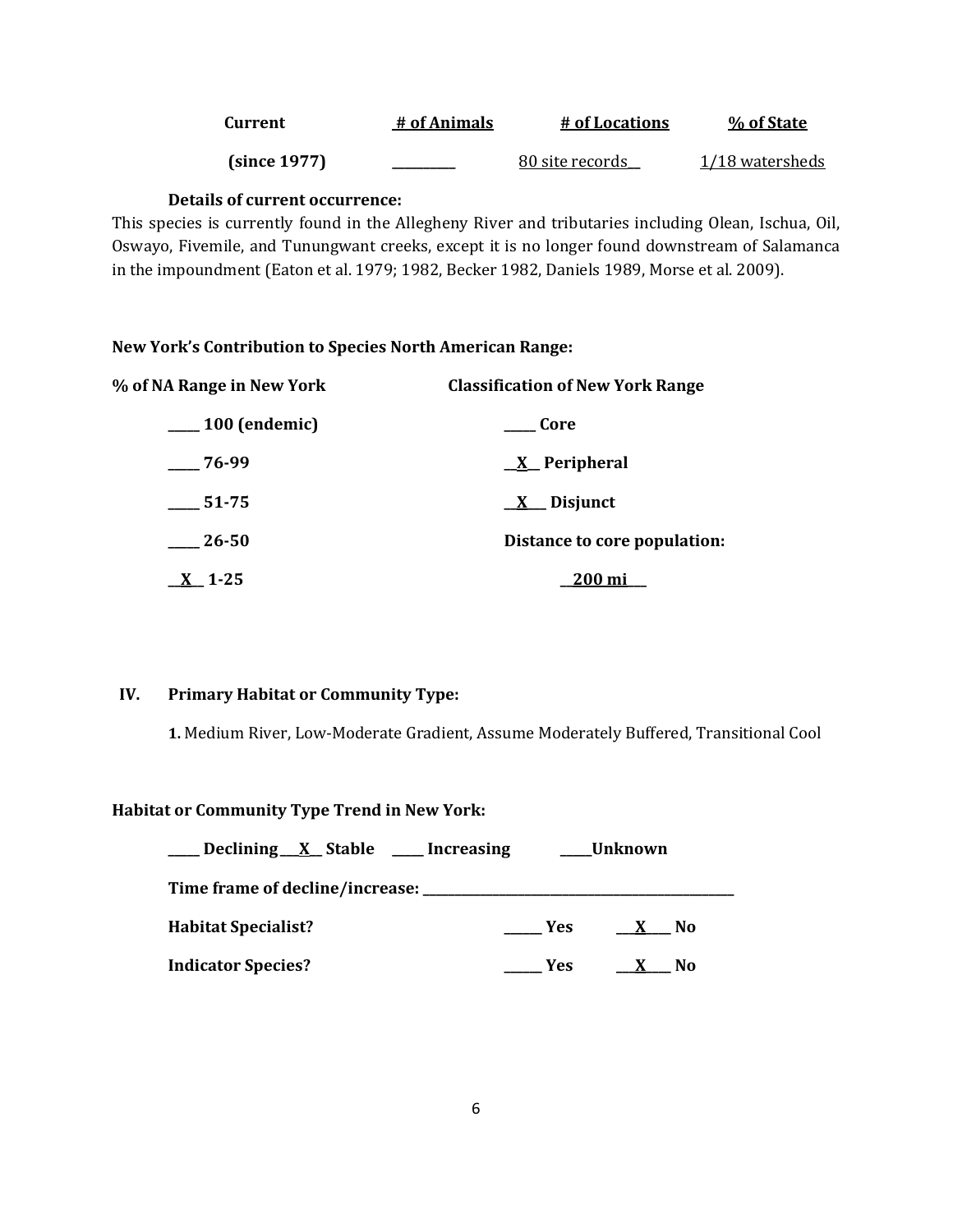# **Habitat Discussion:**

According to Smith (1985), this chub lives in riffles and over bars in moderate sized streams with clean course gravel. It is also found in moderate and slow runs and in well-flowing portions of pools (Jenkins and Burkhead 1994, Morse et al. 2009). Trautman (1981) noted its disappearance after a riffle became silted. Such impacts in the Allegheny River are unknown, but it is no longer found below Salamanca in Allegheny Reservoir. In New York, the habitats seem secure, but are poorly understood.

# **V. New York Species Demographics and Life History**

**\_\_X\_\_\_ Breeder in New York**

**\_\_X\_\_ Summer Resident**

**\_\_X\_\_ Winter Resident**

**\_\_\_\_\_ Anadromous**

**\_\_\_\_\_ Non-breeder in New York**

**\_\_\_\_\_ Summer Resident**

**\_\_\_\_\_ Winter Resident**

**\_\_\_\_\_ Catadromous**

**\_\_\_\_\_ Migratory only**

**\_\_\_\_\_Unknown**

# **Species Demographics and Life History Discussion:**

The streamline chub has a relatively short life span. Little is known about the life history of this species (Werner 2004). It is thought to spawn in the spring during May and June. It feeds while in a compact aggregation with others and preys on benthic insect larvae and plant materials.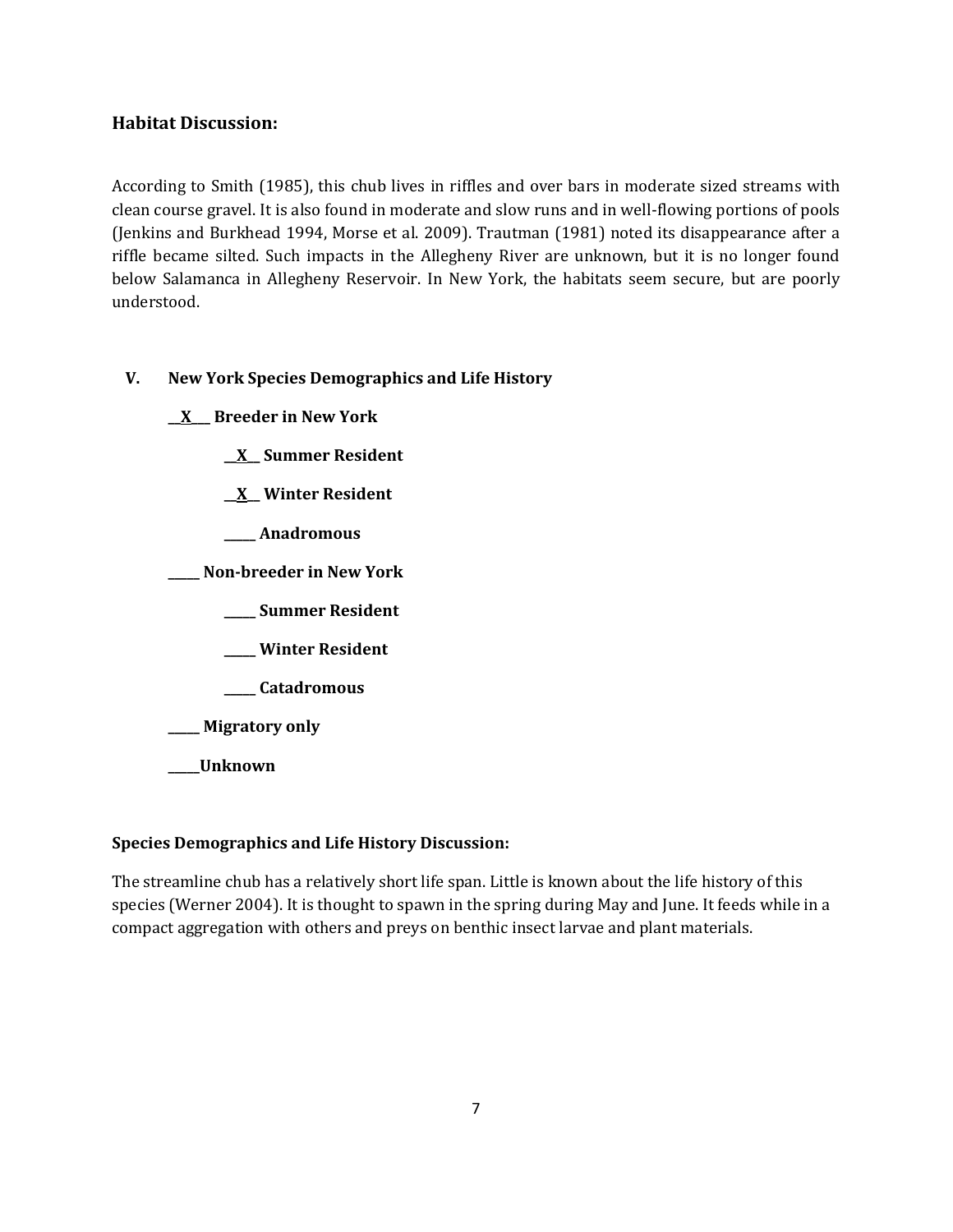# **VI. Threats:**

The Allegheny River has been impounded by the Kinzua Dam (which was completed in 1967, upstream of Warren, Pennsylvania), and the dam eliminated habitat and effectively isolated the population of the streamline chub in New York. This could have a negative effect on the population since immigration of specimens from farther downstream is prevented. Water quality in the New York section of the upper Allegheny is degraded because of industrial and domestic pollution and agricultural runoff. In addition, Trautman (1981) noted the disappearance of this species at a previously occupied site after the riffle became silted.

# **Are there regulatory mechanisms that protect the species or its habitat in New York?**



The Protection of Waters Program provides protection for rivers, streams, lakes, and ponds under Article 15 of the NYS Conservation Law.

# **Describe knowledge of management/conservation actions that are needed for recovery/conservation, or to eliminate, minimize, or compensate for the identified threats:**

Conservation actions following IUCN taxonomy are categorized in the table below.

| <b>Conservation Actions</b>             |                                         |  |
|-----------------------------------------|-----------------------------------------|--|
| <b>Action</b><br><b>Action Category</b> |                                         |  |
| Land/Water Protection                   | Resource/Habitat Protection             |  |
| Land/Water Management                   | Habitat/Natural Process Restoration     |  |
| Law/Policy                              | Policy/Regulation Change/Implementation |  |
| <b>External Capacity Building</b>       | Alliance & Partnership Development      |  |

The Comprehensive Wildlife Conservation Strategy (NYSDEC 2005) includes recommendations for the following actions for the streamline chub.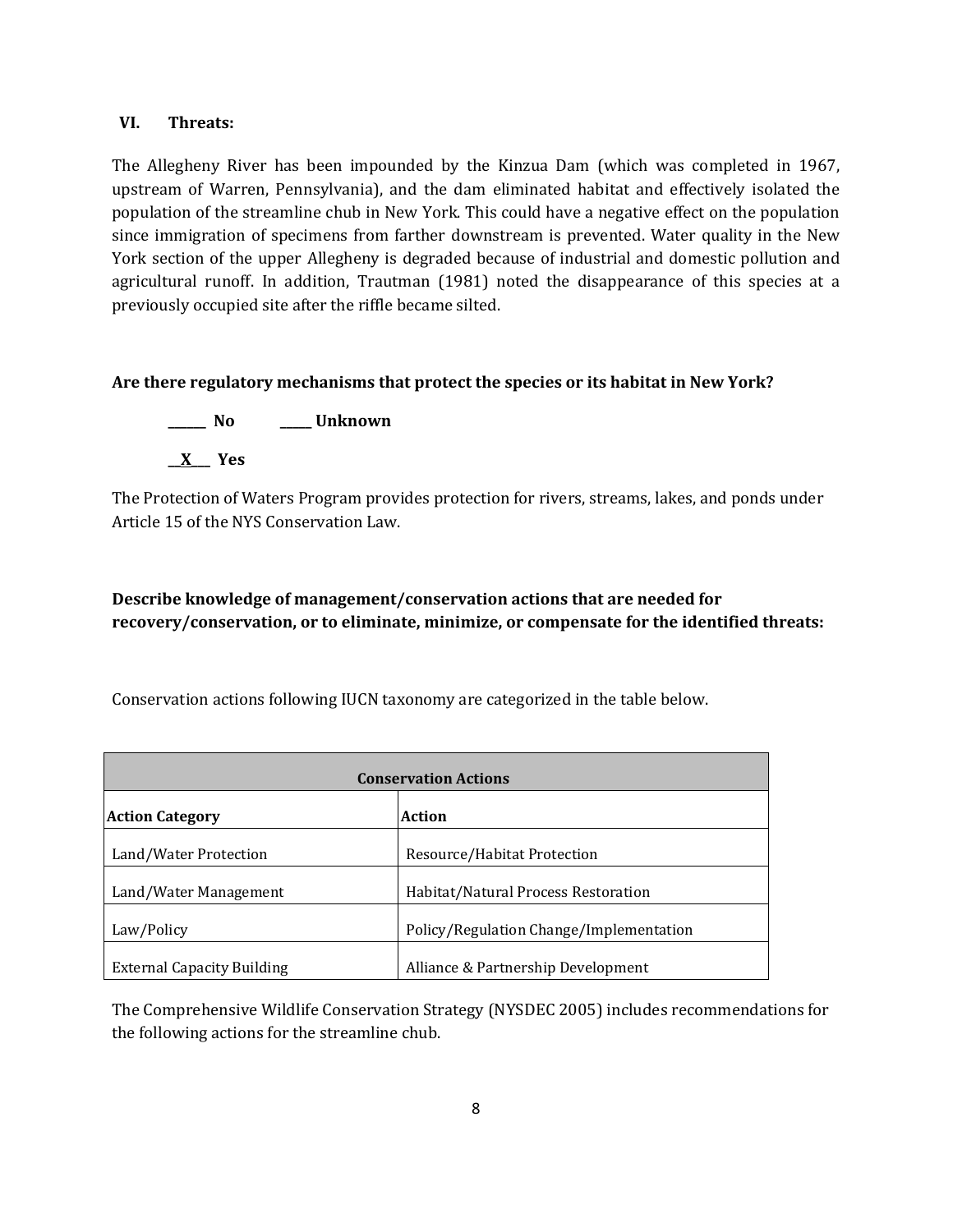#### **Habitat Restoration:**

---- Habitat losses and restoration are part of a State Wildlife Grants project from 2003 that is directed at the Allegheny watershed.

### **Population Monitoring:**

---- Surveys of the Allegheny River and tributaries should occur at 10-20 year intervals to evaluate species trends

# **VII. References**

- Carlson, D.M. 2001. Species accounts for the rare fishes of New York. N. Y. S. Dept. Env. Cons. Albany, NY.
- Carlson, D.M. 2012 (draft). Species accounts of inland fishes of NYS considered as imperiled, 2012. NYDEC Watertown, NY
- Carlson, D.M., R.A. Daniels and S. W. Eaton. 1999. Status of fishes of the Allegheny River watershed of New York State. Northeastern Naturalist 4(4):305-326.
- Cervone, T.H., R.M. Langianese and S.M. Stayer. 1985. The fishes of Tunungwant Creek drainage. Proc. Penn. Acad. Sci. 59:138-146.
- Daniels, R.A. 1989. Preliminary report, Allegheny River fish survey, 1989. New York State Museum, Albany.
- Eaton, S.W., M.M. Kozubowski and R.J. Nemecek. 1979 unpublished. Fishes of the Allegheny River above the Kinzua Dam (with annotated list of fishes). Dept. Biol., St. Bonaventure Univ., St. Bonaventure, NY
- Eaton, S.W., R.J. Nemecek and M.M. Kozubowski. 1982. Fishes of the Allegheny River above Kinzua Dam. New York Fish and Game Journal 29(2):189-198.
- Harris, J.L. 1986. Systematics, distribution and biology of fishes currently allocated to *Erimystax*  (Jordan), a sub-genus of *Hybopsis* (Cyprinidae). Doctoral dissertation. Univ. Tenn. Knoxville.
- Jenkins, R.E. and N.M. Burkhead. 1994. Freshwater fishes of Virginia. Am. Fish. Soc. Bethesda, MD
- Lee, D.S., et al. 1980. Atlas of North American freshwater fishes. North Carolina State Mus. Nat. His. 867p
- Leigey, F., E.H. Donahue and S.W. Eaton. 1955. The fishes of Olean Creek. Cattaraugus County, New York. Science Studies (St. Bonaventure Univ., NY) 17:5-25.